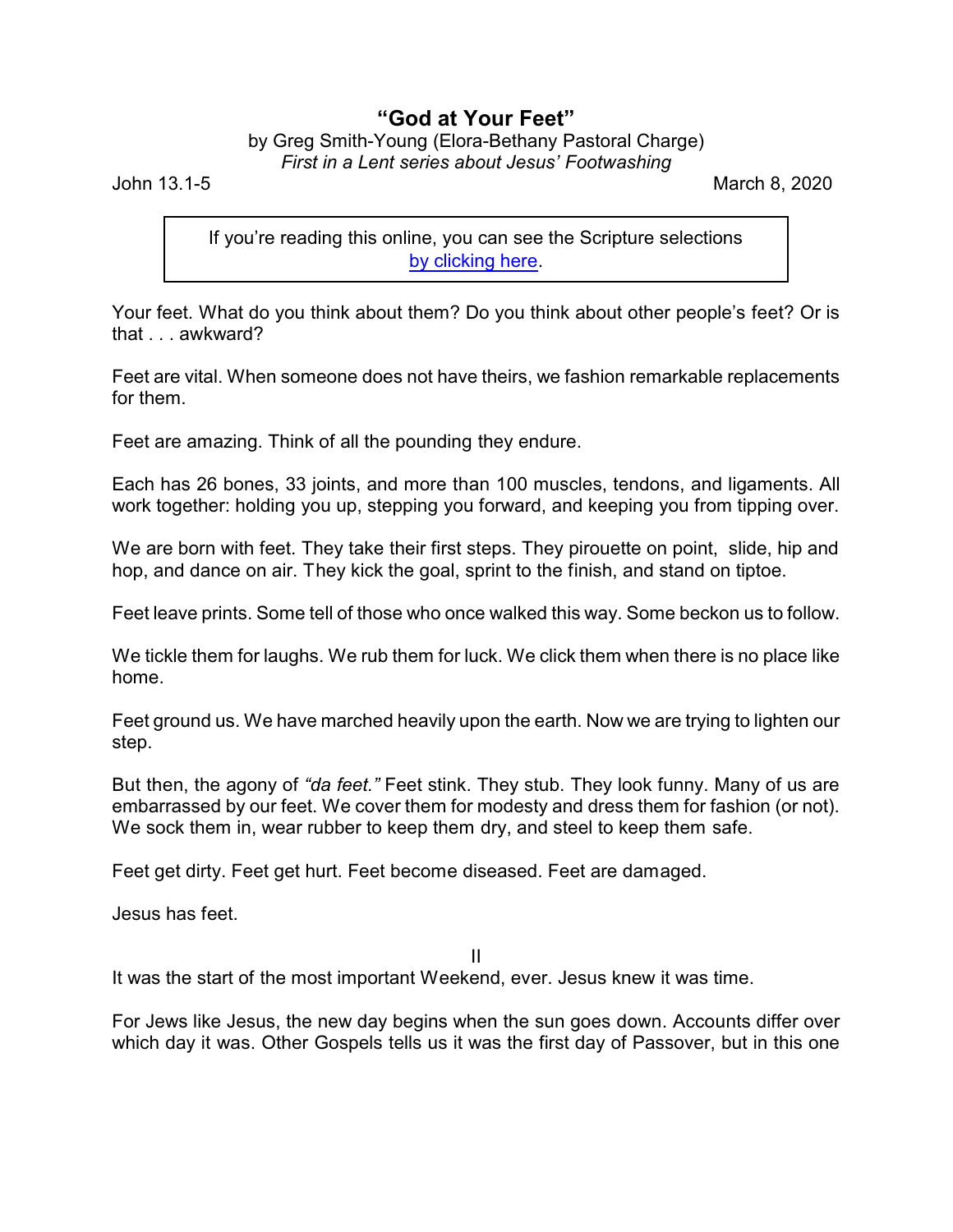according to John, it was the day before.<sup>1</sup> Whichever had it right, they all understood. Passover celebrates God's liberating power; God breaks enslaved people out of prison. With Jesus arrived God's new Passover. The enslaving power that Evil and its diabolic offspring Sin and Death held over all of us, God the Son broke. Within the Day, Jesus would begin our Exodus. "Human destiny [was] determined that Weekend."<sup>2</sup>

Jesus knew it was time. He would descend into suffering, crucifixion, death and decay. Yet in the strange spatial geography of the Cross, Jesus' descent would be his elevation; his hoisting up on a cross, his glorification. Jesus came from God. Now began his return to the Father.

Jesus knew the time belonged to him. Many would play their parts that Day, but everything was in his hands. This would not only be some cruel fate inflicted on him by a twisted world. The world would hand him over, but he would give himself up. The world would give the verdict and pass the sentence, but he is the Judge. The world would drive the nails, but he would offer his hands . . . and his feet.

This Weekend was beginning, and Jesus knew it was time.

III

Jesus knew it was time, and Jesus loved.

At this point in the story, as John tells these last hours Jesus has with those closest to him, everything slows down. Jesus has so much to say to them, getting them ready for his departure. He pours out words of love for them, like an avalanche.<sup>3</sup>

*"Having loved his own who were in the world, he loved them fully."*

His own. . . . Jesus had come to "his own." "His own" did not welcome him.<sup>4</sup> Still, he loved.

*His own in the world.* . . . He had come to the world, our cosmos that came into being

<sup>1</sup> For discussions of the differing chronologies in the 4 biblical gospels see: Raymond E. Brown, The Gospel According to John (XIII-XXI) (New York: Doubleday, 1970), 555-58; Frederick Dale Bruner, The Gospel of John, A Commentary (Grand Rapids: Eerdmans, 2012), 60-62; Ben Witherington III, John's Wisdom: A Commentary on the Fourth Gospel (Louisville: Westminster John Knox, 1995), 231-32. For various reasons, I lean towards John's chronology being accurate, and the "last supper" was held on the day before the Passover. Yet I expect it was Seder-like; since Jesus expected he would be arrested and executed before the actual Passover Seder, he marked the feast with his disciples a day earlier. In this respect, then, the synoptic Gospels remember the character of the supper correctly.

 $2$  Bruner, 756

<sup>3</sup> John has used 12 chapters to sketch the scope of something like 3 years of the Messiah's ministry. Now, he takes 5 chapters (13-17) for just a few hours, less than one night. In John 1-12, *agape* (self-giving, other-serving love) is used 8 times. In 13-17, 31 times. See Bruner, 752.

<sup>4</sup> John 1:11.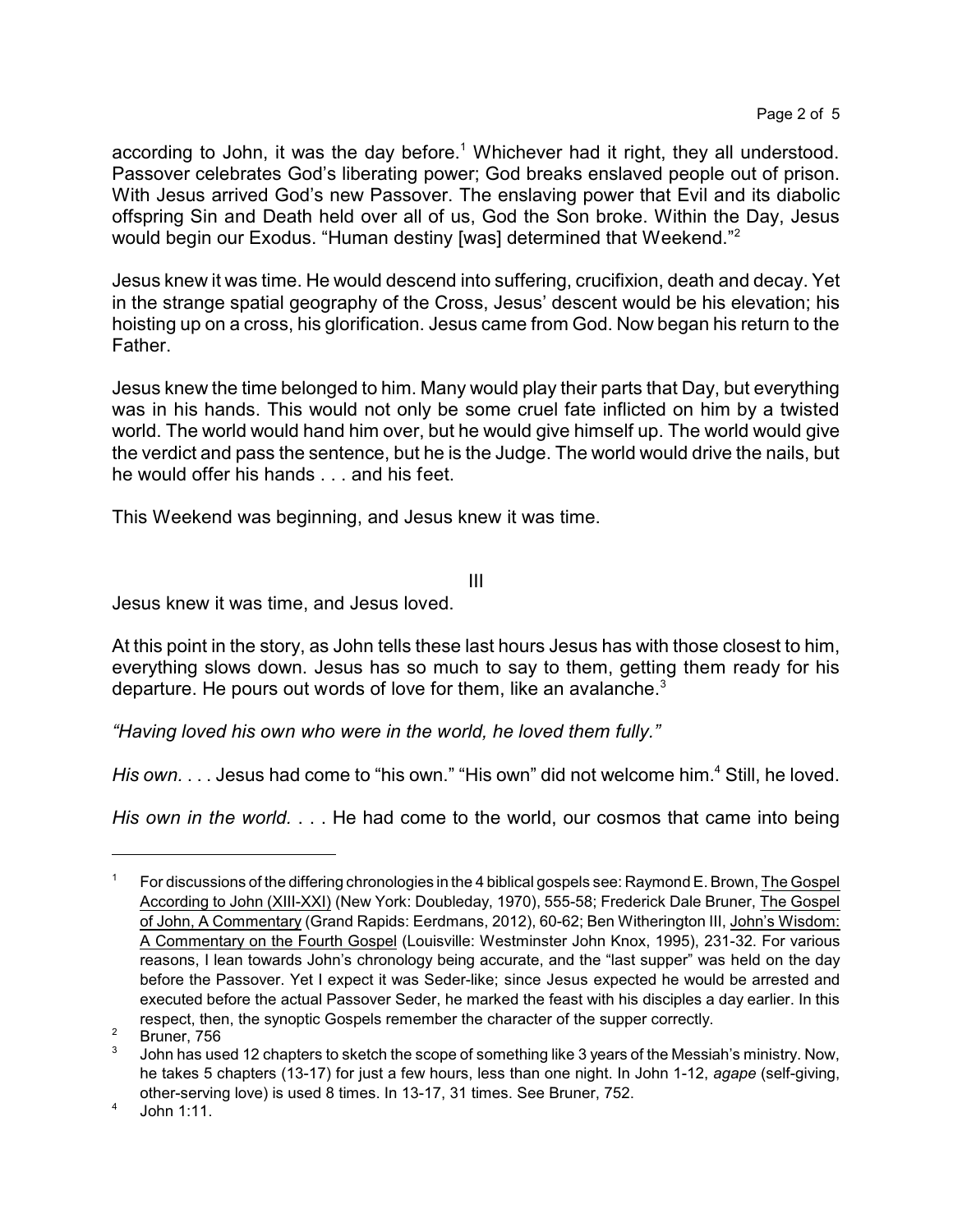through him, our cosmos covered in God's love.<sup>5</sup> Our world does not recognize him.<sup>6</sup> Still, he loves.

Well, some got him. Some knew the Good Shepherd's voice when he called them. Because he loves, the Shepherd lays down his life for his sheep.<sup>7</sup> Yes, even Judas, already provoke by the Enemy to turn Jesus in. Yes, even Peter who, captivated by fear, will deny knowing Jesus. Yes, even those who will flee and hide and give up. Yes, even you, me. All of them, all of us, Jesus loves.

*He loved them fully. . . .* Perfectly. To the finish. To the goal. To the uttermost. Tom Wright says, *"There was nothing that love could do for them that [Jesus] did not do now."*<sup>8</sup>

IV If you had one day left to live, what would you do? Do you know?

Jesus knew.

He washed feet.

We all wash our own feet. It's not remarkable.

Washing someone else's feet? That's personal, close, intimate. Or, it's messy. Gross. Demeaning. It depends.

In the ancient world, feet were a mess. Roads might be stone, more often dirt, muck and dust. You walked where animals walked, and fouled. You walked where people left their trash, all sorts of waste. Your feet walked through that, in sandals (if you were lucky).

Come inside, and you needed to wash up. A good host would have water for you. If they were wealthy, they offered a servant or a slave. Washing someone else's feet was slave work.

Presumably when Jesus and his close community arrived that evening, each used the water provided at the doorway. So what happened later during the meal was more than even uncommon courtesy. 9

Jesus, knowing it was time, and filled with love, stripped off his robes and wrapped on a

<sup>5</sup> John 3:16.

<sup>6</sup> John 1:10.

<sup>7</sup> John 10:11-21.

<sup>8</sup> N. T. Wright, John for Everyone, Part 1 (Louisville: Westminster John Knox, 2004), 45.

<sup>9</sup> "that [the Footwashing] takes place during the meal, not on arrival when the feet would normally be washed . . . shows that it was an action undertaken deliberately, and [was] not simply the usual act of courtesy." Leon Morris, quoted in Bruner, 762.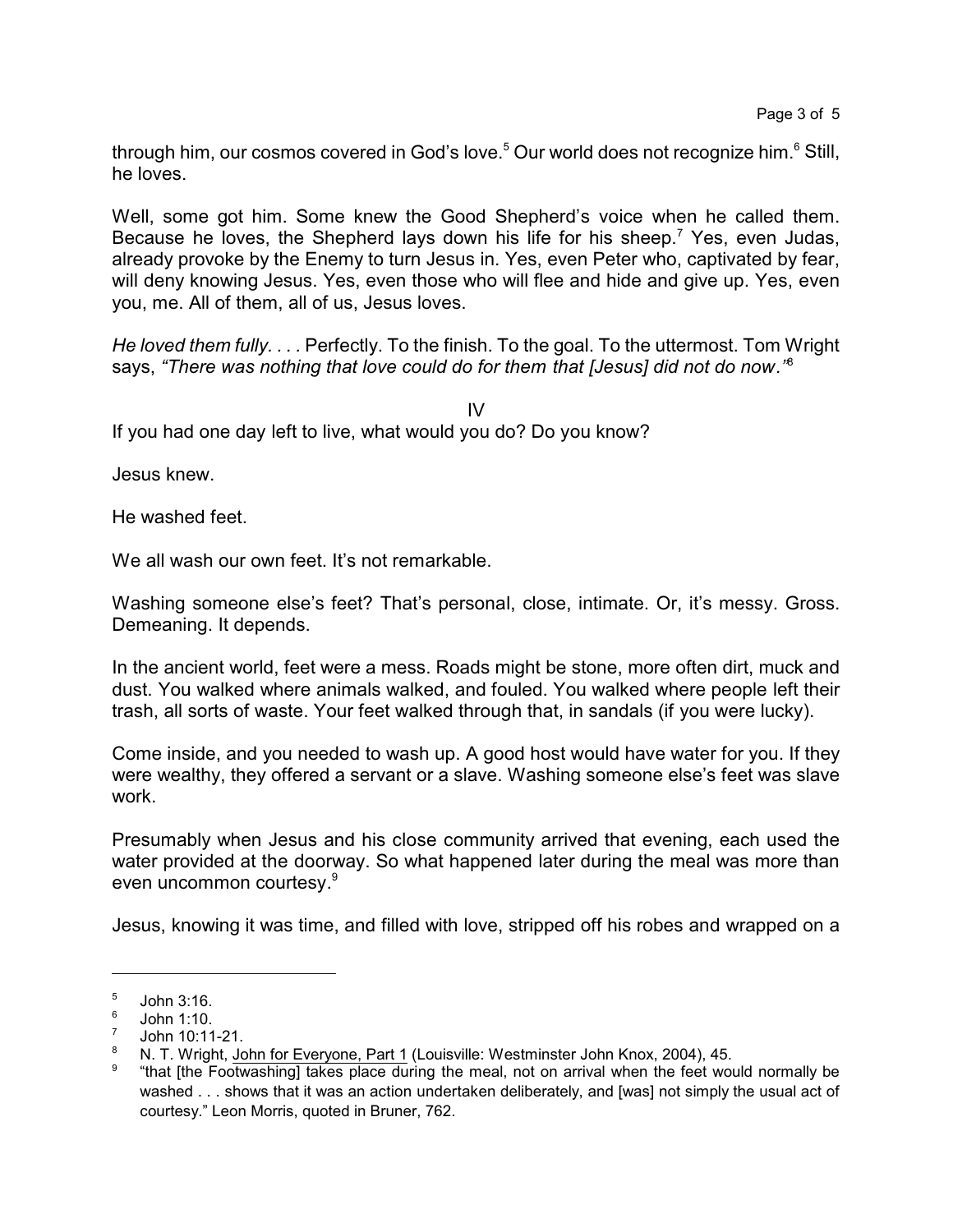towel. Our Lord dressed as a slave dressed.<sup>10</sup> He poured out new water, then began making his way around the room. Kneeling before each, he washed foot, after foot, after foot.

No one had seen anything like it. None in the room. None anywhere.<sup>11</sup>

It was unimaginable.

V

Well-known evolutionary biologist and fairly-aggressive atheist Richard Dawkins once said this in an interview:

*I don't see the Olympian gods or Jesus coming down and dying on the Cross as worthy of that grandeur* [of a supernatural intelligent designer]*. They strike me as parochial. If there is a God, it's going to be a whole lot bigger and a whole lot more incomprehensible than anything that any theologian of any religion has ever proposed.<sup>12</sup>*

In this, Dawkins is right. No one ever imagined. Jesus is so far outside Dawkins' comprehension, or mine.

Not just an honoured teacher, nor a revered prophet . . . not an enthroned king or exalted emperor  $\ldots$  but the Word of God, Who was with God and is God $^{13}$  . . . the image of the invisible God, by Whom "all things were created, in heaven and on earth, visible and invisible, whether thrones or dominions or rulers or authorities<sup>14</sup> . . . Who is before all things, and in Whom all things hold together . . . He who wraps the skies in clouds, wraps round himself a towel. . . . He who pours water into rivers and oceans, tips water into a basin. . . . He before Whom every knee shall bend, kneels before feet.<sup>15</sup>

 $10$  "... Jesus not only chose to perform a task reserved for those at the lower end of the social spectrum in the household but that he even strips himself down to the spartan attire of a slave, disrobing and tying a towel around himself." Witherington, 236.

<sup>11 &</sup>quot;. . . there is no parallel in extant ancient literature for a person of superior status voluntarily washing the feet of someone of inferior status. Jesus' act therefore represents an assault on the usual notions of social heirarchy, a subversion of the normal categories of honour and shame. . . ." Bruner, 762f.

<sup>&</sup>lt;sup>12</sup> David Van Biema, ""God vs. Science,"  $\overline{\text{Time}}$  (November 5, 2006). Retrieved online at <http://content.time.com/time/magazine/article/0,9171,1555132-1,00.html>. The specific quote can be found here:<http://content.time.com/time/magazine/article/0,9171,1555132-9,00.html>.

 $13$  John  $1:1$ .

<sup>&</sup>lt;sup>14</sup> Colossians 1:15ff.

Adapted from Severian of Gabla (who lived around A.D. 400): "He who wraps the heavens in clouds wrapped round himself a towel. He who pours the water into the rivers and pools tipped . . . water into a basin. And he before whom every knee bends in heaven and on earth and under the earth knelt to wash the feet of his disciples." Quoted in Bruner, 748.